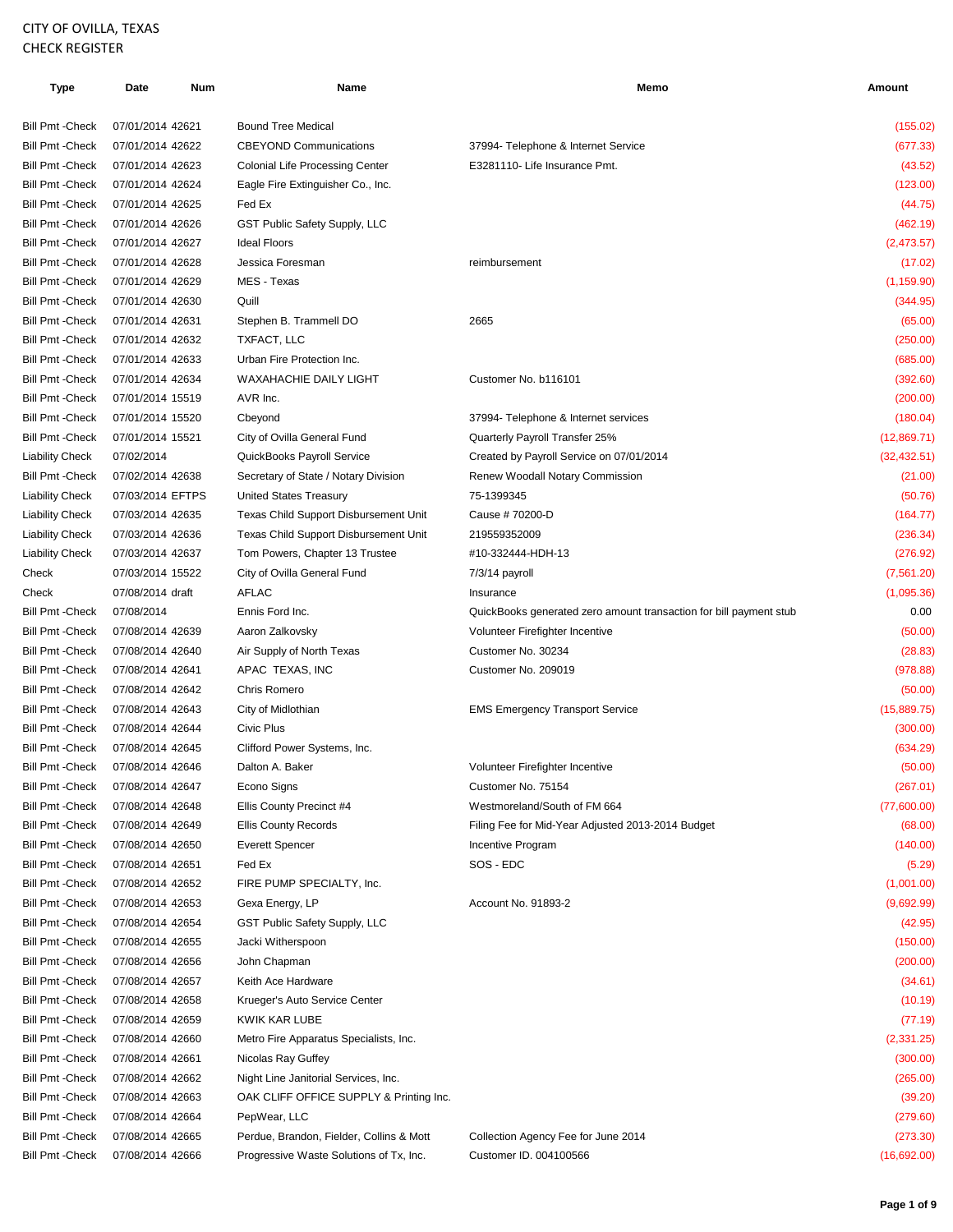| Bill Pmt -Check | 07/08/2014 42667 | <b>STATE COMPTROLLER</b>                | Quarter ended 6/30/14                         | (10,073.84)  |
|-----------------|------------------|-----------------------------------------|-----------------------------------------------|--------------|
| Bill Pmt -Check | 07/08/2014 42668 | Stephen B. Trammell DO                  | 2665                                          | (65.00)      |
| Bill Pmt -Check | 07/08/2014 42669 | Texas Commission on Fire Protection     |                                               | (85.00)      |
| Bill Pmt -Check | 07/08/2014 42670 | TEXAS MUNICIPAL LEAGUE IRP              | Quarterly TML Insurance Pmt.                  | (12, 849.75) |
| Bill Pmt -Check | 07/08/2014 42671 | The Macarlane Firm, PC                  |                                               | (1,057.50)   |
| Bill Pmt -Check | 07/08/2014 42672 | <b>TRADS</b>                            | Account ID. 250230                            | (8.25)       |
| Bill Pmt -Check | 07/08/2014 42673 | UNITED SITE SERVICES OF Texas, Inc.     | HBI-05767- Portable Restrooms for Park        | (209.57)     |
|                 |                  |                                         |                                               |              |
| Bill Pmt -Check | 07/08/2014 42674 | <b>Verizon Wireless</b>                 | 722480877-00001                               | (788.91)     |
| Bill Pmt -Check | 07/08/2014 42675 | Wellspring Insurance Agency, Inc.       | Single Non Profit Trust (Health Benefits)     | (500.00)     |
| Bill Pmt -Check | 07/08/2014 15523 | B <sub>2</sub> O & Associates           |                                               | (446.90)     |
| Bill Pmt -Check | 07/08/2014 15524 | Britton Meter Supply, Inc.              |                                               | (98.24)      |
| Bill Pmt -Check | 07/08/2014 15525 | City of Dallas                          | Account No. 100291064                         | (28, 206.81) |
| Bill Pmt -Check | 07/08/2014 15526 | Continental Research Corp.              |                                               | (275.00)     |
| Bill Pmt -Check | 07/08/2014 15527 | DIRECT SERVICE COMPANY                  |                                               | (163.20)     |
| Bill Pmt -Check | 07/08/2014 15528 | DPC INDUSTIRES, INC.                    |                                               | (592.24)     |
| Bill Pmt -Check | 07/08/2014 15529 | Gexa Energy LP                          | Account No. 91893-2                           | (4,081.38)   |
| Bill Pmt -Check | 07/08/2014 15530 | Image Mart, LLC                         |                                               | (50.00)      |
| Bill Pmt -Check | 07/08/2014 15531 | Keith Ace Hardware                      |                                               | (352.54)     |
| Bill Pmt -Check | 07/08/2014 15532 | Krueger's Auto Service                  |                                               | (16.20)      |
| Bill Pmt -Check | 07/08/2014 15533 | Lower Colorado River Authority          | Account ID. 003979                            | (195.26)     |
| Bill Pmt -Check | 07/08/2014 15534 | Red Oak Auto Parts                      |                                               | (3.49)       |
|                 |                  |                                         |                                               |              |
| Bill Pmt -Check | 07/08/2014 15535 | <b>Texas Municipal League</b>           | Quarterly Ins. Pmt.                           | (2,874.75)   |
| Bill Pmt -Check | 07/08/2014 15536 | Trinity River Authority of Texas        | Customer No. CTR000610                        | (58.00)      |
| Bill Pmt -Check | 07/08/2014 15537 | Trinity River Authority of Texas        | Customer No. CTR000610                        | (3,921.00)   |
| Bill Pmt -Check | 07/08/2014 15538 | Verizon Wireless                        | 722480877-00001                               | (142.21)     |
| Liability Check | 07/09/2014 EFTPS | <b>United States Treasury</b>           | 75-1399345/941 3rd Qtr 2014                   | (6,658.36)   |
| Bill Pmt -Check | 07/09/2014 42676 | John Binford                            | block lists/spam/Admin pc down                | (225.00)     |
| Bill Pmt -Check | 07/09/2014 42677 | T. M. R. S.                             | VOID: TMRS Retirement - 00961                 | 0.00         |
| Liability Check | 07/09/2014 42677 | T. M. R. S.                             | 00961                                         | (9,255.58)   |
| Transfer        | 07/11/2014       |                                         | June 2014                                     | (5,816.29)   |
| Check           | 07/15/2014 15539 | City of Ovilla General Fund             | 7/18/14 payroll & balance to date             | (7, 729.23)  |
| Bill Pmt -Check | 07/16/2014 42683 | AT&T 515-3390                           | 972 515-3390 980 3                            | (101.84)     |
| Bill Pmt -Check | 07/16/2014 42684 | Civic Plus                              | 3rd Qtr 2014                                  | (1,090.95)   |
| Bill Pmt -Check | 07/16/2014 42685 | <b>Colonial Life Processing Center</b>  | E3281110- Life Insurance Pmt.                 | (29.52)      |
| Bill Pmt -Check | 07/16/2014 42686 | CSi                                     |                                               | (4,387.60)   |
| Bill Pmt -Check | 07/16/2014 42687 | DeSoto Janitorial Supply, Inc.          |                                               | (171.60)     |
|                 |                  |                                         |                                               |              |
| Bill Pmt -Check | 07/16/2014 42688 | Law Enforcement Systems, Inc.           |                                               | (78.00)      |
| Bill Pmt -Check | 07/16/2014 42689 | OAK CLIFF OFFICE SUPPLY & Printing Inc. | Invoice 343588-0/343945-0                     | (151.08)     |
| Bill Pmt -Check | 07/16/2014 42690 | OmniBase Services of Texas, LP          | 2nd Qtr 2014                                  | (72.00)      |
| Bill Pmt -Check | 07/16/2014 42691 | Pam Woodall                             |                                               | (78.06)      |
| Bill Pmt -Check | 07/16/2014 42692 | Petty Cash                              | Petty Cash Reimbursement                      | (6.49)       |
| Bill Pmt -Check | 07/16/2014 42693 | Ricoh USA, Inc. Police Dept             | Account No. 603-0004907-000                   | (81.95)      |
| Bill Pmt -Check | 07/16/2014 42694 | Sardis Tires & Wheels                   | 1- Tires for PD-102                           | (145.00)     |
| Bill Pmt -Check | 07/16/2014 42695 | Shell                                   | Account No. 80 728 0062 9                     | (5, 140.03)  |
| Bill Pmt -Check | 07/16/2014 42696 | <b>Texas Workforce Commission</b>       | 99-991132-3                                   | (3,620.00)   |
| Bill Pmt -Check | 07/16/2014 42697 | The Cat's Meow                          |                                               | (220.00)     |
| Bill Pmt -Check | 07/16/2014 42698 | <b>Tractor Supply</b>                   | VOID:                                         | 0.00         |
| Bill Pmt -Check | 07/16/2014 42699 | Victor O.Schinnerer & Co. Inc.          |                                               | (50.00)      |
| Bill Pmt -Check | 07/16/2014 15540 | Andy Avila                              |                                               | (43.93)      |
| Bill Pmt -Check | 07/16/2014 15541 | Ashburne Glen Homeowners Assoc.Inc.     | Ashburne Glen HOA Fees Collected in June 2014 | (1,752.98)   |
|                 |                  |                                         |                                               |              |
| Bill Pmt -Check | 07/16/2014 15542 | Bryan & Roseanna Dryden                 | water deposit refund                          | (21.36)      |
| Bill Pmt -Check | 07/16/2014 15543 | CSi                                     |                                               | (877.52)     |
| Bill Pmt -Check | 07/16/2014 15544 | Derek & Laura Duren                     |                                               | (27.58)      |
| Bill Pmt -Check | 07/16/2014 15545 | Homeowners of Meadow Glen               | Meadow Glen HOA Dues Collected in June 2014   | (358.84)     |
| Bill Pmt -Check | 07/16/2014 15546 | Jamie & Brent Hilburn                   | water deposit refund                          | (67.03)      |
| Bill Pmt -Check | 07/16/2014 15547 | Jennifer Brown                          | water deposit refund                          | (23.54)      |
| Bill Pmt -Check | 07/16/2014 15548 | Joe Deleon                              |                                               | (10.26)      |
| Bill Pmt -Check | 07/16/2014 15549 | Rosanne Hennesy                         |                                               | (43.45)      |
| Bill Pmt -Check | 07/16/2014 15550 | Trinity River Authority of Texas        | Customer No. CTR000610                        | (3,921.00)   |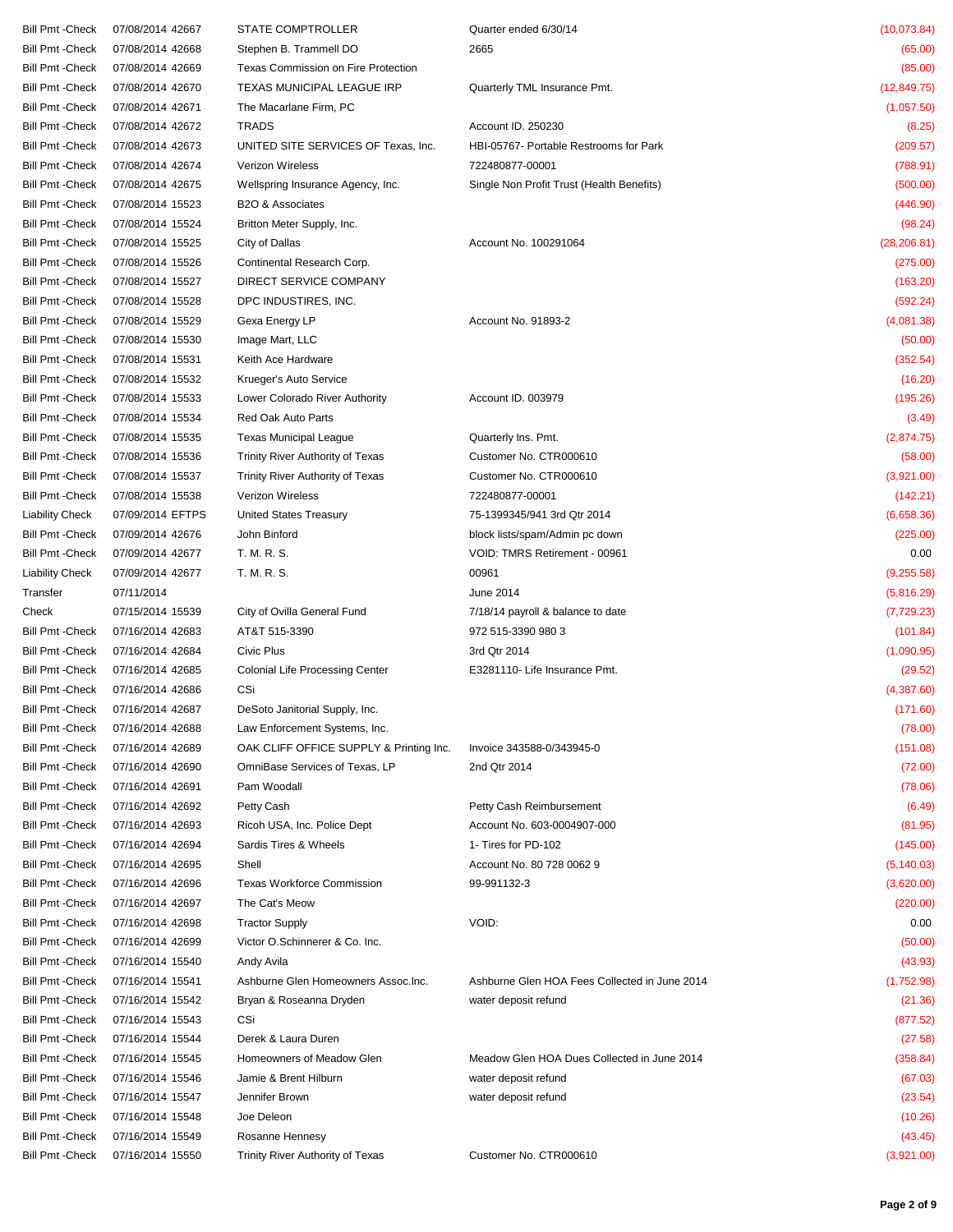| Liability Check         | 07/17/2014       | QuickBooks Payroll Service               | Created by Payroll Service on 07/15/2014               | (33, 727.89) |
|-------------------------|------------------|------------------------------------------|--------------------------------------------------------|--------------|
| Liability Check         | 07/18/2014 42678 | Texas Child Support Disbursement Unit    | Cause # 70200-D                                        | (164.77)     |
| <b>Liability Check</b>  | 07/18/2014 42679 | Texas Child Support Disbursement Unit    | 219559352009                                           | (236.34)     |
| Liability Check         | 07/18/2014 42680 | Tom Powers, Chapter 13 Trustee           | #10-332444-HDH-13                                      | (276.92)     |
| Bill Pmt -Check         | 07/18/2014 42700 | John Binford                             |                                                        | (450.00)     |
| Bill Pmt -Check         | 07/22/2014 42701 | Aetna                                    | Account No. 81628978/1001                              | (581.10)     |
| Bill Pmt -Check         | 07/22/2014 42702 | Al's Pest Control Services, Inc.         | 1552                                                   | (275.00)     |
| Bill Pmt -Check         | 07/22/2014 42703 | <b>ATMOS Energy</b>                      | Customer No. 3034206231                                | (52.63)      |
| Bill Pmt -Check         | 07/22/2014 42704 | Bureau Veritas North America, Inc.       |                                                        | (8,047.76)   |
| Bill Pmt -Check         | 07/22/2014 42705 | <b>CBEYOND Communications</b>            | Account No. 37994                                      | (677.24)     |
| Bill Pmt -Check         | 07/22/2014 42706 | Citibank                                 | 8639-Credit Card Charges                               | (1,349.41)   |
|                         |                  |                                          | VOID:                                                  |              |
| Bill Pmt -Check         | 07/22/2014 42707 | Collin College                           |                                                        | 0.00         |
| Bill Pmt -Check         | 07/22/2014 42708 | HILCO ELECTRIC COOPERATIVE, INC.         | Account No. 4400864000                                 | (563.98)     |
| Bill Pmt -Check         | 07/22/2014 42709 | John Binford                             |                                                        | (56.25)      |
| Bill Pmt -Check         | 07/22/2014 42710 | <b>LEXIXNEXIS</b>                        | Account No. 0099042761                                 | (174.30)     |
| Bill Pmt -Check         | 07/22/2014 42711 | Nichols, Jackson, Dillard, Hager & Smith |                                                        | (560.00)     |
| Bill Pmt -Check         | 07/22/2014 42712 | Petty Cash                               | Petty Cash Reimbursement                               | (19.60)      |
| Bill Pmt -Check         | 07/22/2014 42713 | Rainbow Paint & Body                     |                                                        | (43.00)      |
| Bill Pmt -Check         | 07/22/2014 42714 | Ricoh Americas Corportation - Admin      |                                                        | (255.36)     |
| Bill Pmt -Check         | 07/22/2014 42715 | SA-SO                                    |                                                        | (156.63)     |
| Bill Pmt -Check         | 07/22/2014 42716 | WAXAHACHIE DAILY LIGHT                   | Customer No. b116101                                   | (446.96)     |
| Bill Pmt -Check         | 07/22/2014 42717 | Yeldell, Wilson & Co., P.C.              | 76214/76243                                            | (10, 709.75) |
| Bill Pmt -Check         | 07/22/2014 42718 | <b>Blue Cross Blue Shield</b>            | Account No. 028829 - City of Ovilla/August 2014        | (9,350.86)   |
| Check                   | 07/22/2014 DRAFT | State Comptroller                        | Sales Tax Payable for May 2014                         | (1,380.01)   |
| Bill Pmt -Check         | 07/22/2014 15551 | Cbeyond                                  | Account No. 37994                                      | (180.02)     |
| Bill Pmt -Check         | 07/22/2014 15552 | Citibank                                 | 8639-Credit Card Charges                               | (159.00)     |
| Bill Pmt -Check         | 07/22/2014 15553 | <b>DFW Print Management</b>              |                                                        | (776.66)     |
| Bill Pmt -Check         | 07/22/2014 15554 | DPC INDUSTIRES, INC.                     | Customer No. 76737400                                  | (30.00)      |
| Bill Pmt -Check         | 07/22/2014 15555 | Hilco Electric Cooperative, Inc.         | 5605450                                                | (140.60)     |
| Bill Pmt -Check         | 07/22/2014 15556 | Sardis Tire & Wheel                      |                                                        | (236.00)     |
| Bill Pmt -Check         | 07/22/2014 15557 | Trinity River Authority of Texas         | Customer No. CTR000610                                 | (58.00)      |
| Bill Pmt -Check         | 07/22/2014 15558 | <b>Blue Cross Blue Shield</b>            | Account No. 028829 - City of Ovilla/August 2014        | (1, 349.77)  |
| Liability Check         | 07/23/2014 EFTPS | United States Treasury                   | 75-1399345/941 3rd Qtr 2014                            | (6,862.48)   |
| Check                   | 07/23/2014 draft |                                          | Sales Tax Payable for June 2014                        | (1,300.50)   |
|                         |                  | <b>State Comptroller</b>                 |                                                        |              |
| Bill Pmt -Check         | 07/25/2014 42719 | Quill                                    | office supplies                                        | (248.95)     |
| Bill Pmt -Check         | 07/25/2014 42720 | Secretary of State                       | Change of registered agent- fee to accompany CK 042599 | (20.00)      |
| <b>Bill Pmt - Check</b> | 07/29/2014 42726 | A One of a kind Pony party               |                                                        | (200.00)     |
| Bill Pmt -Check         | 07/29/2014 42727 | American Communications                  |                                                        | (412.50)     |
| Bill Pmt -Check         | 07/29/2014 42728 | <b>Best Southwest Partnership</b>        | Legislative Breakfast Sponsor                          | (250.00)     |
| Bill Pmt -Check         | 07/29/2014 42729 | Collin College                           |                                                        | (80.00)      |
| Bill Pmt -Check         | 07/29/2014 42730 | <b>Colonial Life Processing Center</b>   | E3281110- Life Insurance Pmt.                          | (29.94)      |
| Bill Pmt -Check         | 07/29/2014 42731 | CSi                                      |                                                        | (1,045.52)   |
| Bill Pmt -Check         | 07/29/2014 42732 | <b>First Check Applicant Screening</b>   |                                                        | (16.00)      |
| Bill Pmt -Check         | 07/29/2014 42733 | Gear Cleaning Solutions, LLC             |                                                        | (3, 125.85)  |
| Bill Pmt -Check         | 07/29/2014 42734 | Gexa Energy, LP                          | Account No. 91893-2                                    | (4,461.81)   |
| Bill Pmt -Check         | 07/29/2014 42735 | GST Public Safety Supply, LLC            |                                                        | (2,517.78)   |
| Bill Pmt -Check         | 07/29/2014 42736 | <b>Ideal Floors</b>                      |                                                        | (2,473.57)   |
| Bill Pmt -Check         | 07/29/2014 42737 | John Binford                             |                                                        | (506.25)     |
| Bill Pmt -Check         | 07/29/2014 42738 | Krueger's Auto Service Center            |                                                        | (94.61)      |
| Bill Pmt -Check         | 07/29/2014 42739 | MES - Texas                              |                                                        | (75.91)      |
| Bill Pmt -Check         | 07/29/2014 42740 | Quill                                    |                                                        | (261.48)     |
| Bill Pmt -Check         | 07/29/2014 42741 | Siddons-Martin Emergency Group, LLC      |                                                        | (726.57)     |
| Bill Pmt -Check         | 07/29/2014 42742 | Stephen B. Trammell DO                   | 2665                                                   | (65.00)      |
| Bill Pmt -Check         | 07/29/2014 42743 | <b>WAXAHACHIE DAILY LIGHT</b>            | Customer No. b116101                                   | (60.40)      |
| Bill Pmt -Check         | 07/29/2014 42744 | Wiseman Hardware, Inc.                   |                                                        | (19.99)      |
| Bill Pmt -Check         | 07/29/2014 42745 | Scott Kurth                              |                                                        | (440.00)     |
| Bill Pmt -Check         | 07/29/2014 42746 | Victor O.Schinnerer & Co. Inc.           | VOID:                                                  | 0.00         |
| Bill Pmt -Check         | 07/29/2014 42747 | Victor O.Schinnerer & Co. Inc.           |                                                        | (900.00)     |
|                         |                  |                                          |                                                        |              |
| Bill Pmt -Check         | 07/29/2014 15560 | Ashburne Glen Homeowners Assoc.Inc.      | Ashburne Glen HOA Fees Collected in July 2014          | (1,553.11)   |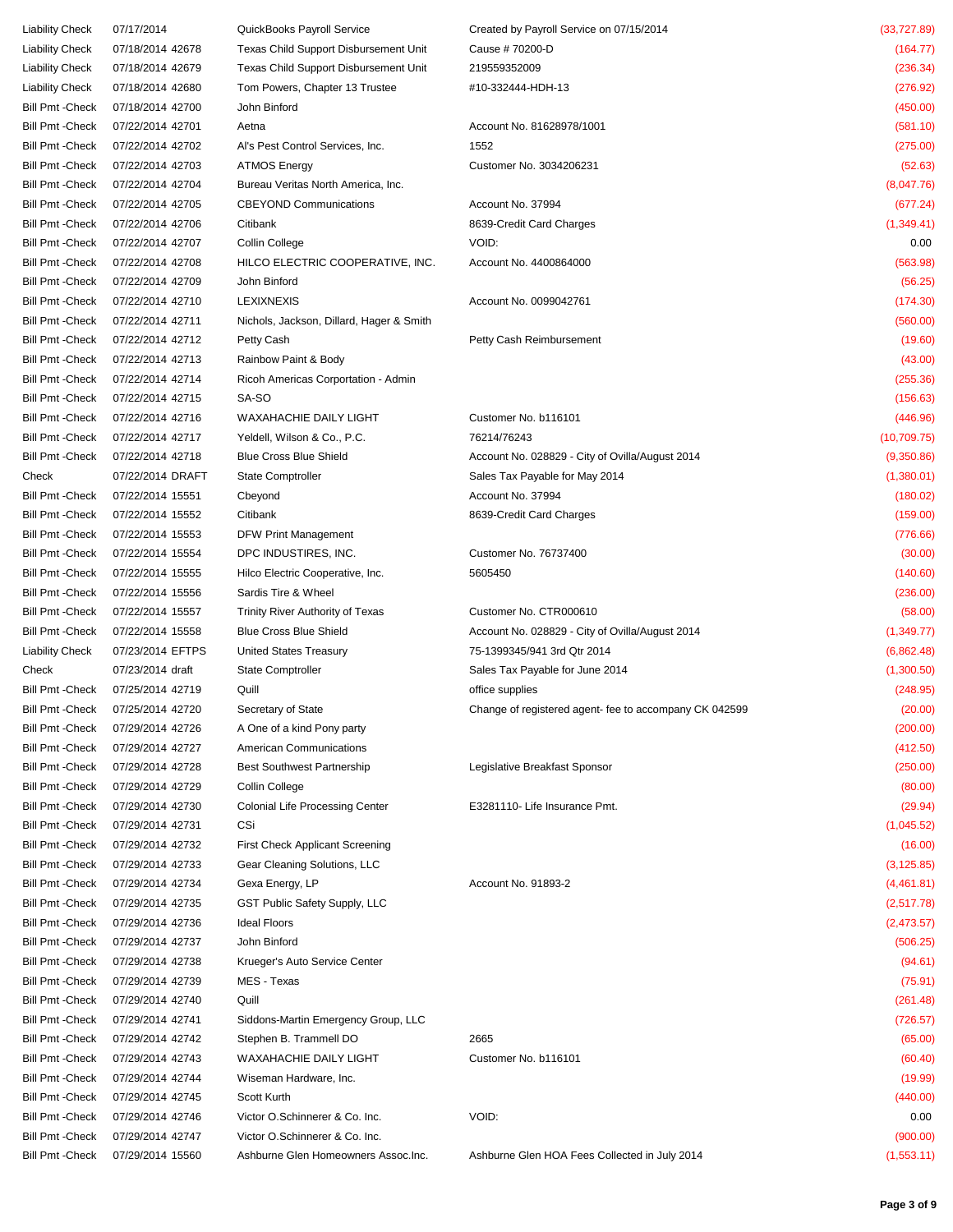| Bill Pmt -Check         | 07/29/2014 15561 | City of Ovilla General Fund                  | June 2014                                                       | (19,040.13) |
|-------------------------|------------------|----------------------------------------------|-----------------------------------------------------------------|-------------|
| <b>Bill Pmt - Check</b> | 07/29/2014 15562 | CSi                                          |                                                                 | (48.77)     |
| <b>Bill Pmt - Check</b> | 07/29/2014 15563 | Gexa Energy LP                               | Account No. 91893-2                                             | (1, 557.96) |
| <b>Bill Pmt - Check</b> | 07/29/2014 15564 | Homeowners of Meadow Glen                    | Meadow Glen HOA Dues Collected in July 2014                     | (344.19)    |
| <b>Bill Pmt - Check</b> | 07/29/2014 15565 | Krueger's Auto Service                       |                                                                 | (49.95)     |
| <b>Bill Pmt - Check</b> | 07/29/2014 15566 | Trinity River Authority of Texas             | Customer No. CTR000610                                          | (58.00)     |
| <b>Bill Pmt - Check</b> | 07/29/2014 15567 | U.S. Postal Service                          |                                                                 | (428.40)    |
| <b>Bill Pmt - Check</b> | 07/29/2014 15568 | Waxahachie Daily Light                       | Cust No. b116101                                                | (249.40)    |
| Liability Check         | 07/31/2014       | QuickBooks Payroll Service                   | Created by Payroll Service on 07/29/2014                        | (32,894.00) |
| <b>Liability Check</b>  | 07/31/2014       | QuickBooks Payroll Service                   | Created by Payroll Service on 07/29/2014                        | (1,735.82)  |
| <b>Bill Pmt - Check</b> | 07/31/2014 42748 | R. Scott Kretlow                             | suplies to buff PD floors                                       | (124.21)    |
| Liability Check         | 08/01/2014 42722 | Texas Child Support Disbursement Unit        | Cause #70200-D                                                  | (164.77)    |
| Liability Check         | 08/01/2014 42723 | <b>Texas Child Support Disbursement Unit</b> | 219559352009                                                    | (236.34)    |
| Liability Check         | 08/01/2014 42724 | Tom Powers, Chapter 13 Trustee               | #10-332444-HDH-13                                               | (276.92)    |
| Liability Check         | 08/01/2014 42725 | T. M. R. S.                                  | 00961/July 2014                                                 | (8,262.86)  |
| Check                   | 08/01/2014 15559 | City of Ovilla General Fund                  | 8/1/14 payroll & 8/1/14 350 reimb                               | (7,731.25)  |
| Check                   | 08/05/2014 draft | <b>AFLAC</b>                                 | Insurance                                                       | (1,095.36)  |
| <b>Bill Pmt - Check</b> | 08/05/2014 42749 | A & B State Inspection                       |                                                                 | (29.99)     |
| <b>Bill Pmt - Check</b> | 08/05/2014 42750 | Air Supply of North Texas                    | Customer No. 30234                                              | (27.90)     |
| <b>Bill Pmt - Check</b> | 08/05/2014 42751 | <b>American Express</b>                      |                                                                 | (389.64)    |
| <b>Bill Pmt - Check</b> | 08/05/2014 42752 | <b>Bound Tree Medical</b>                    |                                                                 | (248.74)    |
| <b>Bill Pmt - Check</b> | 08/05/2014 42753 | City of Waxahachie                           |                                                                 | (800.00)    |
| <b>Bill Pmt - Check</b> | 08/05/2014 42754 | <b>Cyndy Powell</b>                          | <b>TCMA</b> Annual Conference                                   | (586.50)    |
| <b>Bill Pmt - Check</b> | 08/05/2014 42755 | GST Public Safety Supply, LLC                |                                                                 | (802.92)    |
| <b>Bill Pmt - Check</b> | 08/05/2014 42756 | Keith Ace Hardware                           |                                                                 | (294.42)    |
| <b>Bill Pmt - Check</b> | 08/05/2014 42757 | Krueger's Auto Service Center                |                                                                 | (9.40)      |
| <b>Bill Pmt - Check</b> | 08/05/2014 42758 | KWIK KAR LUBE                                |                                                                 |             |
|                         |                  |                                              |                                                                 | (54.25)     |
| <b>Bill Pmt - Check</b> | 08/05/2014 42759 | Metro Fire Apparatus Specialists, Inc.       | Customer No. PB07282014                                         | (432.00)    |
| <b>Bill Pmt - Check</b> | 08/05/2014 42760 | Mike Dooly                                   | Lunch/Code Enforcement Legal Update                             | (24.30)     |
| <b>Bill Pmt - Check</b> | 08/05/2014 42761 | Mike Moon                                    | Travel Expense to San Marcos                                    | (200.14)    |
| <b>Bill Pmt - Check</b> | 08/05/2014 42762 | Night Line Janitorial Services, Inc.         |                                                                 | (265.00)    |
| <b>Bill Pmt - Check</b> | 08/05/2014 42763 | O'REILLY AUTO PARTS                          | Fuses                                                           | (5.99)      |
| <b>Bill Pmt - Check</b> | 08/05/2014 42764 | Petty Cash                                   | Petty Cash Reimbursement                                        | (7.50)      |
| <b>Bill Pmt - Check</b> | 08/05/2014 42765 | Quill                                        |                                                                 | (115.45)    |
| <b>Bill Pmt - Check</b> | 08/05/2014 42766 | Siddons-Martin Emergency Group, LLC          |                                                                 | (736.29)    |
| Bill Pmt -Check         | 08/05/2014 42767 | The Emblem Authority                         |                                                                 | (174.00)    |
| <b>Bill Pmt - Check</b> | 08/05/2014 42768 | The Macarlane Firm, PC                       |                                                                 | (450.00)    |
| <b>Bill Pmt - Check</b> | 08/05/2014 42769 | <b>Verizon Wireless</b>                      | 722480877-00001                                                 | (804.72)    |
| <b>Bill Pmt - Check</b> | 08/05/2014 42770 | Lori Laza                                    | Court overpayment                                               | (50.00)     |
| <b>Bill Pmt - Check</b> | 08/05/2014 42771 | Perdue, Brandon, Fielder, Collins & Mott     | Collection Agency Fee for July 2014                             | (200.54)    |
| <b>Bill Pmt - Check</b> | 08/05/2014 15569 | Keith Ace Hardware                           |                                                                 | (136.81)    |
| <b>Bill Pmt - Check</b> | 08/05/2014 15570 | Verizon Wireless                             | 722480877-00001                                                 | (142.30)    |
| <b>Liability Check</b>  | 08/06/2014 EFTPS | <b>United States Treasury</b>                | 75-1399345/941 3rd Qtr 2014 (includes 8/1 350 p/r)              | (6,838.06)  |
| Check                   | 08/06/2014 draft |                                              | returned ck 3184                                                | (148.14)    |
| Check                   | 08/06/2014 draft |                                              |                                                                 | (20.00)     |
| Check                   | 08/06/2014 draft |                                              | ret ck 282                                                      | (228.00)    |
| Check                   | 08/07/2014 draft |                                              | ret ck 9377                                                     | (71.06)     |
| Check                   | 08/07/2014 draft |                                              |                                                                 | (10.00)     |
| Transfer                | 08/08/2014       |                                              | <b>July 2014</b>                                                | (8,558.51)  |
| Check                   | 08/08/2014 draft | RevTrak, Inc                                 | revtrak fees                                                    | (309.54)    |
| <b>Bill Pmt - Check</b> | 08/11/2014 42772 | <b>TMCA Yellow Rose Chapter</b>              | <b>TMCA Luncheon &amp; Meeting</b>                              | (20.00)     |
| Check                   | 08/11/2014 draft |                                              | ret ck 2115                                                     | (61.00)     |
| Check                   | 08/11/2014 draft |                                              | ret ck 2115 fee                                                 | (10.00)     |
| <b>Bill Pmt - Check</b> | 08/12/2014 42778 | Ellis County Precinct #4                     | Thorntree Dr., High Ridge Ct., Pebble Ridge Ct, Copperfield Ct. | (67,000.00) |
| <b>Bill Pmt - Check</b> | 08/12/2014 42779 | Gillette Automotive Services, Inc.           | 1998 Ford Truck F800                                            | (62.00)     |
| <b>Bill Pmt - Check</b> | 08/12/2014 42780 | John Binford                                 |                                                                 | (75.00)     |
| <b>Bill Pmt - Check</b> | 08/12/2014 42781 | Krueger's Auto Service Center                |                                                                 | (18.60)     |
| <b>Bill Pmt - Check</b> | 08/12/2014 42782 | Nichols, Jackson, Dillard, Hager & Smith     |                                                                 | (66.22)     |
| <b>Bill Pmt - Check</b> | 08/12/2014 42783 | Petty Cash                                   | Petty Cash Reimbursement                                        | (5.60)      |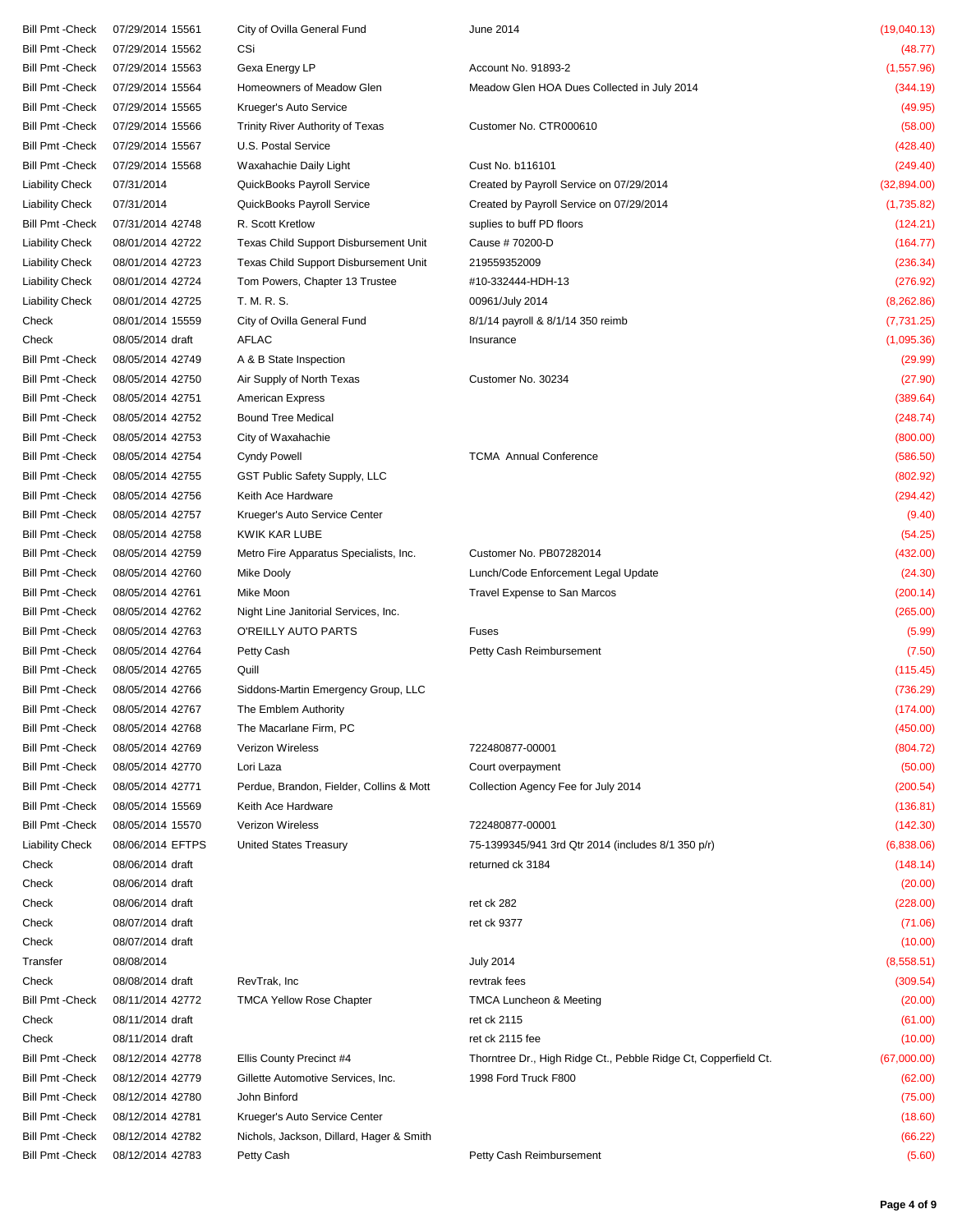| Bill Pmt -Check         | 08/12/2014 42784 | Progressive Waste Solutions of Tx, Inc. |                                                    | (16,692.00)  |
|-------------------------|------------------|-----------------------------------------|----------------------------------------------------|--------------|
| Bill Pmt -Check         | 08/12/2014 42785 | Ricoh USA, Inc. Police Dept             | Account No. 603-0004907-000                        | (81.95)      |
| Bill Pmt -Check         | 08/12/2014 42786 | Stephen B. Trammell DO                  | 2665                                               | (65.00)      |
| Bill Pmt -Check         | 08/12/2014 42787 | <b>TRADS</b>                            | Account ID. 250230                                 | (9.75)       |
| Bill Pmt -Check         | 08/12/2014 42788 | <b>American Express</b>                 | Account Ending 9-21006                             | (699.19)     |
| Bill Pmt -Check         | 08/12/2014 15572 | Britton Meter Supply, Inc.              |                                                    | (93.04)      |
| Bill Pmt -Check         | 08/12/2014 15573 | City of Dallas                          | Account No. 100291064                              | (39, 638.11) |
| Bill Pmt -Check         | 08/12/2014 15574 | DPC INDUSTIRES, INC.                    | Customer No. 76737400                              | (532.24)     |
| Bill Pmt -Check         | 08/12/2014 15575 | <b>Precision Electric</b>               | Pump#3                                             | (450.00)     |
| Bill Pmt -Check         | 08/12/2014 15576 | Stephen B. Trammell, DO, PA             |                                                    | (65.00)      |
| Liability Check         | 08/14/2014       | QuickBooks Payroll Service              | Created by Payroll Service on 08/12/2014           | (33,604.40)  |
| Liability Check         | 08/15/2014 42775 | Texas Child Support Disbursement Unit   | Cause # 70200-D                                    | (164.77)     |
|                         |                  |                                         |                                                    |              |
| Liability Check         | 08/15/2014 42776 | Texas Child Support Disbursement Unit   | 219559352009                                       | (236.34)     |
| <b>Liability Check</b>  | 08/15/2014 42777 | Tom Powers, Chapter 13 Trustee          | #10-332444-HDH-13                                  | (276.92)     |
| Bill Pmt -Check         | 08/15/2014 42789 | Dalton A. Baker                         | Volunteer Firefighter Incentive                    | (200.00)     |
| Bill Pmt -Check         | 08/15/2014 42790 | <b>Everett Spencer</b>                  | Incentive Program                                  | (140.00)     |
| Bill Pmt -Check         | 08/15/2014 42791 | Jacki Witherspoon                       | Incentive Program                                  | (200.00)     |
| Bill Pmt -Check         | 08/15/2014 42792 | John Chapman                            | Incentive Program                                  | (200.00)     |
| <b>Bill Pmt - Check</b> | 08/15/2014 42793 | Nicolas Ray Guffey                      | Incentive Program                                  | (250.00)     |
| Check                   | 08/15/2014 15571 | City of Ovilla General Fund             | 8/15/14 payroll                                    | (7, 374.29)  |
| Bill Pmt -Check         | 08/18/2014 42794 | Clifford Power Systems, Inc.            | VOID:                                              | 0.00         |
| Bill Pmt -Check         | 08/19/2014 42795 | AT&T 515-3390                           | 972 515-3390 980 3                                 | (103.77)     |
| Bill Pmt -Check         | 08/19/2014 42796 | Shell                                   | VOID: Account No. 80 728 0062 9                    | 0.00         |
| Bill Pmt -Check         | 08/19/2014 42797 | Quill                                   |                                                    | (386.55)     |
| Bill Pmt -Check         | 08/19/2014 42798 | Yeldell, Wilson & Co., P.C.             |                                                    | (4, 478.64)  |
| <b>Liability Check</b>  | 08/20/2014 EFTPS | United States Treasury                  | 75-1399345/941 3rd Qtr 2014                        | (6,710.06)   |
| Check                   | 08/20/2014 Draft | <b>State Comptroller</b>                | Sales Tax Payable for July 2014                    | (1, 119.81)  |
| Bill Pmt -Check         | 08/21/2014 42799 | Clifford Power Systems, Inc.            |                                                    | (1,379.00)   |
| Bill Pmt -Check         | 08/21/2014 42800 | Citibank                                | 8639-Credit Card Charges                           | (3,885.23)   |
| Bill Pmt -Check         | 08/21/2014 42801 | Shell                                   | Account No. 80 728 0062 9                          | (3,948.34)   |
| Bill Pmt -Check         | 08/21/2014 42802 | Alexander Tent Rentals, Inc.            | VOID: Tent, Chairs & Tables                        | 0.00         |
| Bill Pmt -Check         | 08/21/2014 42803 | <b>ASCAP</b>                            | License Fee                                        | (50.00)      |
| Bill Pmt -Check         | 08/21/2014 42804 | DeSoto Police Department                | Int. Spanish - Officer Knight                      | (75.00)      |
| Bill Pmt -Check         | 08/21/2014 42805 | John Binford                            |                                                    | (168.75)     |
| Bill Pmt -Check         | 08/21/2014 42806 | Pam Woodall                             |                                                    | (70.00)      |
|                         |                  |                                         |                                                    |              |
| Bill Pmt -Check         | 08/21/2014 42807 | <b>First Check Applicant Screening</b>  |                                                    | (48.00)      |
| Bill Pmt -Check         | 08/21/2014 42808 | WAXAHACHIE DAILY LIGHT                  | Customer No. b116101                               | (196.30)     |
| Bill Pmt -Check         | 08/21/2014 42809 | KONICA MINOLTA BUSINESS SOLUTION        | Contract No. 061-0040730-000                       | (66.55)      |
| Bill Pmt -Check         | 08/21/2014 15577 | Citibank                                | 8639-Credit Card Charges                           | (229.69)     |
| Bill Pmt -Check         | 08/21/2014 15578 | <b>First Check</b>                      | <b>Applicant Screening</b>                         | (32.00)      |
| Check                   | 08/25/2014 DRAFT |                                         | <b>RET CK 2605</b>                                 | (89.85)      |
| Check                   | 08/25/2014 DRAFT |                                         | <b>RET CK 3025</b>                                 | (70.16)      |
| Check                   | 08/25/2014 DRAFT |                                         | RET CK FEE 2605, 3025                              | (20.00)      |
| Check                   | 08/26/2014 15580 | U.S. Postal Service                     |                                                    | (427.04)     |
| Bill Pmt -Check         | 08/27/2014 42815 | Aetna                                   | Account No. 81628978/1001                          | (581.10)     |
| Bill Pmt -Check         | 08/27/2014 42816 | <b>ATMOS Energy</b>                     | Customer No. 3034206231                            | (50.40)      |
| Bill Pmt -Check         | 08/27/2014 42817 | Bee-Jay Business Forms & Supplies       | <b>GF CHECK ORDER</b>                              | (145.42)     |
| Bill Pmt -Check         | 08/27/2014 42818 | <b>Blue Cross Blue Shield</b>           | Account No. 028829 - City of Ovilla/September 2014 | (8,666.80)   |
| Bill Pmt -Check         | 08/27/2014 42819 | <b>CBEYOND Communications</b>           | Account No. 37994                                  | (677.24)     |
| Bill Pmt -Check         | 08/27/2014 42820 | <b>Colonial Life Processing Center</b>  | E3281110- Life Insurance Pmt.                      | (29.94)      |
| Bill Pmt -Check         | 08/27/2014 42821 | Ennis Ford Inc.                         | unit 102 cooling fan                               | (235.61)     |
| Bill Pmt -Check         | 08/27/2014 42822 | Fed Ex                                  | Bryson Manor Const Plans sent to Birkoff Engineers | (60.55)      |
| Bill Pmt -Check         | 08/27/2014 42823 | Gexa Energy, LP                         | Account No. 91893-2                                | (5,995.78)   |
| Bill Pmt -Check         | 08/27/2014 42824 | HILCO ELECTRIC COOPERATIVE, INC.        | Account No. 4400864000                             | (613.12)     |
| Bill Pmt -Check         | 08/27/2014 42825 | Quill                                   | office supplies                                    | (102.58)     |
| Bill Pmt -Check         | 08/27/2014 42826 | Ricoh Americas Corportation - Admin     |                                                    | (255.36)     |
| Bill Pmt -Check         | 08/27/2014 42827 | WAXAHACHIE DAILY LIGHT                  |                                                    | (206.87)     |
| Bill Pmt -Check         | 08/27/2014 42828 | Scott Kurth                             | August                                             | (440.00)     |
| Check                   | 08/27/2014 42829 | Diana Phillips                          | Refund for Mobile food vendor app (Not needed)     | (100.00)     |
|                         |                  |                                         |                                                    |              |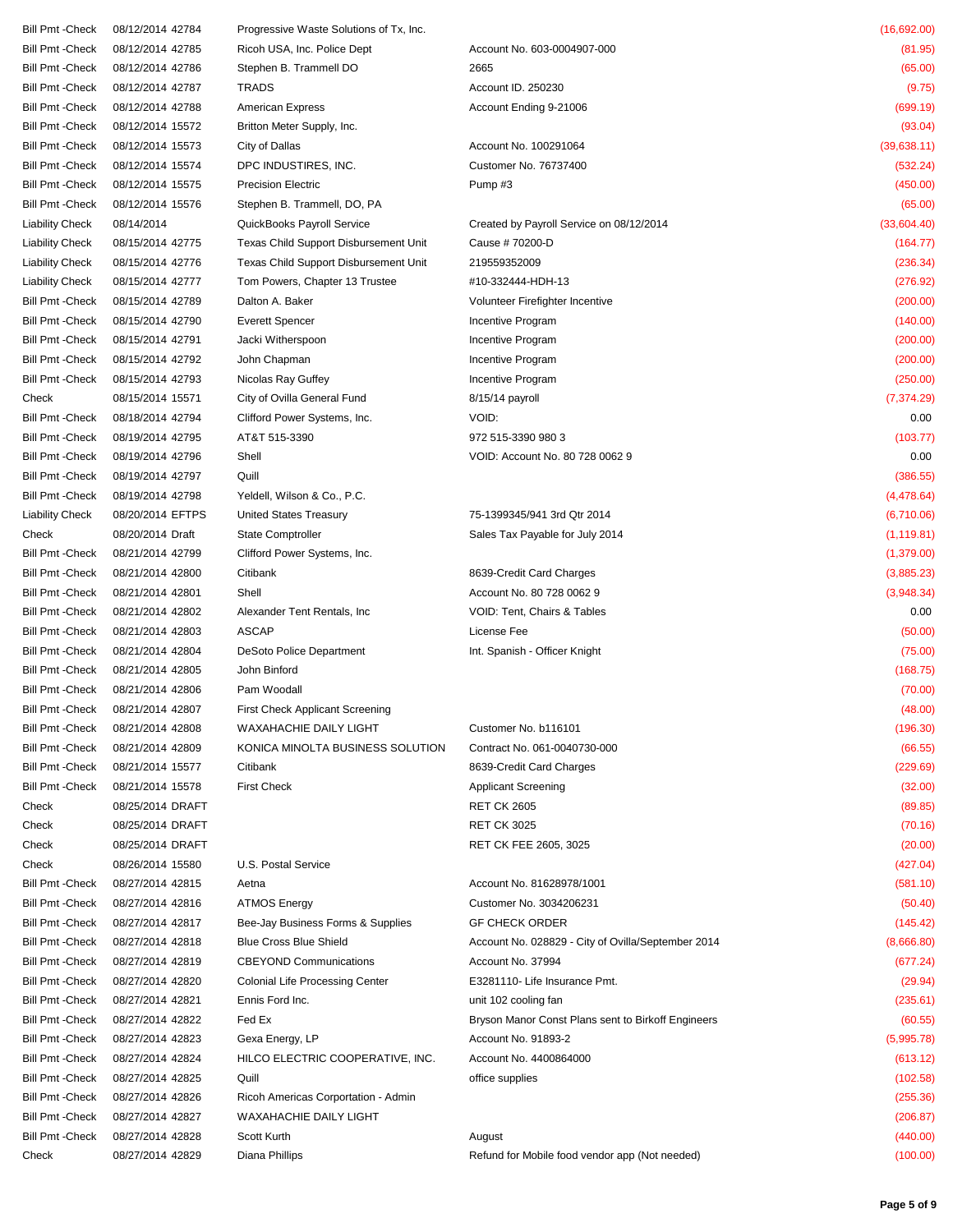| Bill Pmt -Check         | 08/27/2014 42830 | Stephen B. Trammell DO                   | 2665                                               | (260.00)     |
|-------------------------|------------------|------------------------------------------|----------------------------------------------------|--------------|
|                         |                  |                                          |                                                    |              |
| Bill Pmt -Check         | 08/27/2014 42831 | UNITED SITE SERVICES OF Texas, Inc.      |                                                    | (419.14)     |
| Bill Pmt -Check         | 08/27/2014 42832 | SafeNow Security                         |                                                    | (91.98)      |
| Bill Pmt -Check         | 08/27/2014 15581 | <b>Blue Cross Blue Shield</b>            | Account No. 028829 - City of Ovilla/September 2014 | (1,711.02)   |
| Bill Pmt -Check         | 08/27/2014 15582 | Cbeyond                                  | Account No. 37994                                  | (180.02)     |
| Bill Pmt -Check         | 08/27/2014 15583 | Cherie Hecht                             |                                                    | (55.39)      |
| Bill Pmt -Check         | 08/27/2014 15584 | City of Ovilla General Fund              | Garbage Transfer July 2014                         | (18,007.47)  |
| Bill Pmt -Check         | 08/27/2014 15585 | Darryl & Kim Bates                       |                                                    | (12.96)      |
| Bill Pmt -Check         | 08/27/2014 15586 | Gexa Energy LP                           | Account No. 91893-2                                | (3,023.13)   |
| Bill Pmt -Check         | 08/27/2014 15587 | On Track Realty LLC                      |                                                    | (55.23)      |
| Bill Pmt -Check         | 08/27/2014 15588 | <b>Residential Solutions, LLC</b>        |                                                    | (145.34)     |
| Bill Pmt -Check         | 08/27/2014 15589 | DPC INDUSTIRES, INC.                     | Customer No. 76737400                              | (30.00)      |
| Bill Pmt -Check         | 08/27/2014 15590 | HD Supply Waterworks, LTD                | ACCT 053847                                        | (291.56)     |
| Bill Pmt -Check         | 08/27/2014 15591 | Stephen B. Trammell, DO, PA              |                                                    | (65.00)      |
| Bill Pmt -Check         | 08/27/2014 15592 | Trinity River Authority of Texas         | Customer No. CTR000610                             | (58.00)      |
| <b>Liability Check</b>  | 08/28/2014       | QuickBooks Payroll Service               | Created by Payroll Service on 08/26/2014           | (33, 487.42) |
| <b>Liability Check</b>  | 08/28/2014       | QuickBooks Payroll Service               | Created by Payroll Service on 08/26/2014           | (1,735.83)   |
| <b>Liability Check</b>  | 08/29/2014 42812 | Texas Child Support Disbursement Unit    | Cause # 70200-D                                    | (164.77)     |
| <b>Liability Check</b>  | 08/29/2014 42813 | Tom Powers, Chapter 13 Trustee           | #10-332444-HDH-13                                  | (276.92)     |
| <b>Liability Check</b>  | 08/29/2014 42814 | Texas Child Support Disbursement Unit    | 219559352009                                       | (236.34)     |
| Bill Pmt -Check         | 08/29/2014 DRAFT | <b>AFLAC</b>                             | AFLAC insurance Pmt.                               | (1,095.36)   |
|                         |                  | City of Ovilla General Fund              | 8/29/14 p/r                                        |              |
| Check                   | 08/29/2014 15579 |                                          |                                                    | (8,207.35)   |
| <b>Liability Check</b>  | 09/02/2014 42833 | T. M. R. S.                              | 00961 August 2014                                  | (13, 293.42) |
| Liability Check         | 09/03/2014 EFTPS | United States Treasury                   | 75-1399345 941 3rd qtr 2014                        | (7,872.98)   |
| Bill Pmt -Check         | 09/04/2014 42834 | Dalton A. Baker                          | Volunteer Firefighter Incentive                    | (400.00)     |
| Bill Pmt -Check         | 09/04/2014 42835 | <b>Everett Spencer</b>                   | Incentive Program                                  | (140.00)     |
| Bill Pmt -Check         | 09/04/2014 42836 | Jacki Witherspoon                        | Volunteer Incentive Program                        | (200.00)     |
| Bill Pmt -Check         | 09/04/2014 42837 | John Chapman                             | volunteer incentive program                        | (150.00)     |
| Bill Pmt -Check         | 09/04/2014 42838 | Nicolas Ray Guffey                       | Volunteer Incentive Program                        | (200.00)     |
| Bill Pmt -Check         | 09/04/2014 42839 | Pam Woodall                              |                                                    | (70.00)      |
| Bill Pmt -Check         | 09/04/2014 42840 | William Neal Holt                        | Incentive Program                                  | (105.00)     |
| Bill Pmt -Check         | 09/04/2014 42841 | Perdue, Brandon, Fielder, Collins & Mott | Collection Agency Fee for August 2014              | (260.10)     |
| Bill Pmt -Check         | 09/04/2014 42842 | GST Public Safety Supply, LLC            | VOID:                                              | 0.00         |
| Bill Pmt -Check         | 09/04/2014 42843 | Now Magazines                            |                                                    | (130.00)     |
| Bill Pmt -Check         | 09/04/2014 42844 | Sardis Tires & Wheels                    | 2 tires PD 102                                     | (276.00)     |
| Bill Pmt -Check         | 09/04/2014 42845 | The Macarlane Firm, PC                   |                                                    | (570.00)     |
| <b>Bill Pmt - Check</b> | 09/04/2014 42846 | <b>WAL-MART COMMUNITY</b>                | council meeting                                    | (77.71)      |
| Bill Pmt -Check         | 09/04/2014 42847 | <b>Breakthrough Communications</b>       |                                                    | (798.00)     |
| Bill Pmt -Check         | 09/04/2014 42848 | City of Waxahachie                       | August 2014                                        | (100.00)     |
| Bill Pmt -Check         | 09/04/2014 42849 | Eagle Fire Extinguisher Co., Inc.        |                                                    | (601.00)     |
| Bill Pmt -Check         | 09/04/2014 42850 | Air Supply of North Texas                | Customer No. 30234                                 | (28.83)      |
| Bill Pmt -Check         | 09/04/2014 42851 | Krueger's Auto Service Center            |                                                    | (139.88)     |
| <b>Bill Pmt - Check</b> | 09/04/2014 42852 | Keith Ace Hardware                       |                                                    | (47.49)      |
|                         |                  |                                          |                                                    |              |
| Bill Pmt -Check         | 09/04/2014 42853 | GST Public Safety Supply, LLC            |                                                    | (327.51)     |
| Check                   | 09/04/2014 42854 | <b>Texas Patcher</b>                     |                                                    | (20,000.00)  |
| <b>Bill Pmt - Check</b> | 09/04/2014 42855 | <b>American Express</b>                  | Account Ending 9-21006                             | (99.59)      |
| Bill Pmt -Check         | 09/04/2014 42856 | Civic Plus                               | VOID: qtr start 10/1/14                            | 0.00         |
| Bill Pmt -Check         | 09/04/2014 42857 | <b>First Check Applicant Screening</b>   |                                                    | (32.00)      |
| Bill Pmt -Check         | 09/04/2014 42858 | Night Line Janitorial Services, Inc.     | Sept cleaning                                      | (265.00)     |
| Bill Pmt -Check         | 09/04/2014 42859 | Ricoh USA, Inc. Police Dept              | Account No. 12842111                               | (798.26)     |
| Bill Pmt -Check         | 09/04/2014 42860 | The Police and Sheriffs Press            | 1- ID Card                                         | (12.49)      |
| Bill Pmt -Check         | 09/04/2014 42861 | WAXAHACHIE DAILY LIGHT                   | Customer No. 30013515                              | (309.25)     |
| Bill Pmt -Check         | 09/04/2014 42862 | John Binford                             |                                                    | (93.75)      |
| Bill Pmt -Check         | 09/04/2014 42863 | Now Magazines                            |                                                    | (1, 210.00)  |
| Bill Pmt -Check         | 09/04/2014 15593 | DPC INDUSTIRES, INC.                     | Customer No. 76737400                              | (743.13)     |
| Bill Pmt -Check         | 09/04/2014 15594 | Krueger's Auto Service                   | Air Hose                                           | (54.71)      |
| Bill Pmt -Check         | 09/04/2014 15595 | Trinity River Authority of Texas         | Customer No. CTR000610                             | (55,999.00)  |
| Bill Pmt -Check         | 09/04/2014 15596 | Keith Ace Hardware                       |                                                    | (127.75)     |
| Bill Pmt -Check         | 09/04/2014 15597 | <b>First Check</b>                       | <b>Applicant Screening</b>                         | (16.00)      |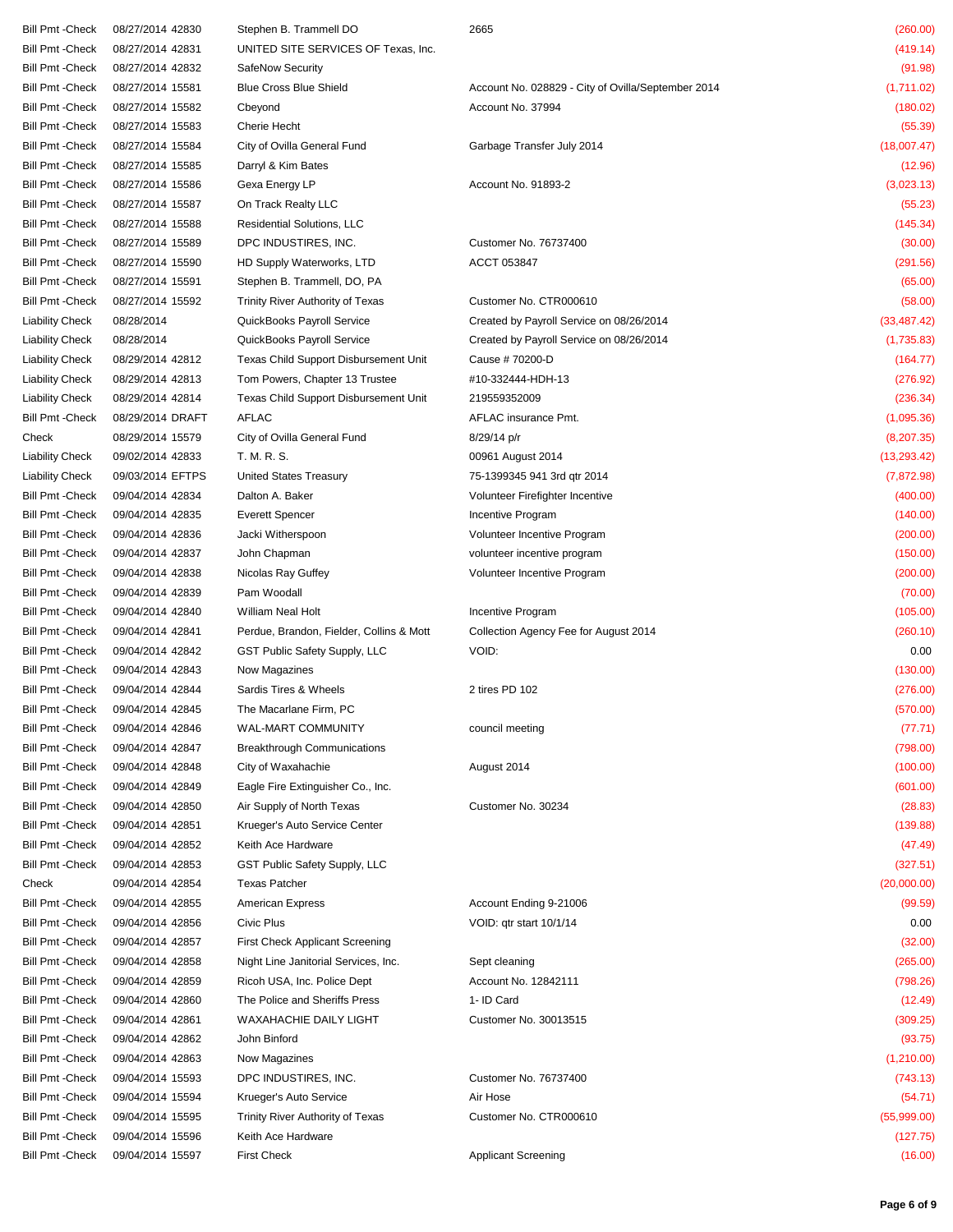| Bill Pmt -Check         | 09/04/2014 15598 | John Binford                             |                                                  | (93.75)      |
|-------------------------|------------------|------------------------------------------|--------------------------------------------------|--------------|
| Bill Pmt -Check         | 09/08/2014 42864 | <b>Dallas County</b>                     |                                                  | (64,789.00)  |
| Check                   | 09/08/2014 42865 | <b>Grant Stanfield</b>                   | Heritage Day Hay                                 | (180.00)     |
| Check                   | 09/08/2014 42866 | <b>Texas Downtown Association</b>        | 4B EDC Consultant Fees                           | (493.12)     |
| Check                   | 09/08/2014 42867 | <b>NCTCOG</b>                            | 4B EDC Aerial Photography                        | (7, 377.70)  |
| Bill Pmt -Check         | 09/08/2014 15599 | Ashburne Glen Homeowners Assoc. Inc.     | Ashburne Glen HOA Fees Collected in August 2014  | (1,693.49)   |
| Bill Pmt -Check         | 09/08/2014 15600 | Homeowners of Meadow Glen                | Meadow Glen HOA Dues Collected in August 2014    | (343.98)     |
| Check                   | 09/09/2014 42874 | U. S. Postal Service                     | News letter postage                              | (376.98)     |
| Bill Pmt -Check         | 09/10/2014 42875 | U. S. Postal Service                     | permit #13 9/18/14-9/18/15                       | (220.00)     |
| <b>Liability Check</b>  | 09/11/2014       | QuickBooks Payroll Service               | Created by Payroll Service on 09/09/2014         | (37,092.18)  |
| <b>Liability Check</b>  | 09/12/2014 42869 | Texas Child Support Disbursement Unit    | 219559352009 period end 9/6/14                   | (236.34)     |
| <b>Liability Check</b>  | 09/12/2014 42870 | Tom Powers, Chapter 13 Trustee           | #10-332444-HDH-13 period end 9/6/14              | (276.92)     |
| <b>Liability Check</b>  | 09/12/2014 42872 | Texas Child Support Disbursement Unit    | Cause # 70200-D period end 9/6/14                | (164.77)     |
| Check                   | 09/12/2014 42873 | <b>VOID</b>                              | VOID:                                            | 0.00         |
| Bill Pmt -Check         | 09/12/2014 42876 | AT&T 515-3390                            | 972 515-3390 980 3                               | (103.77)     |
| Bill Pmt -Check         | 09/12/2014 42877 | Dallas Central Appraisal District        | 1st Quarter Budget Allocation for Tax Collection | (185.00)     |
| Bill Pmt -Check         | 09/12/2014 42878 | Nichols, Jackson, Dillard, Hager & Smith |                                                  | (400.48)     |
| Bill Pmt -Check         | 09/12/2014 42879 | Quill                                    |                                                  | (382.25)     |
| Bill Pmt -Check         | 09/12/2014 42880 | Ricoh USA, Inc. Police Dept              | Account No. 603 0004907 000                      | (81.95)      |
| Bill Pmt -Check         | 09/12/2014 42881 | TransUnion Risk Alternative              |                                                  | (3.75)       |
| Bill Pmt -Check         | 09/12/2014 42882 | U.S. Bank                                | Paying Agent Admin. Fee - exp 5157930            | (400.00)     |
| <b>Bill Pmt - Check</b> | 09/12/2014 42883 | Verizon Wireless                         | 722480877-00001                                  | (804.72)     |
| Check                   | 09/12/2014 42884 | <b>Glen Stewart</b>                      |                                                  | (478.00)     |
| Bill Pmt -Check         | 09/12/2014 42885 | Citibank                                 | 8639-Credit Card Charges                         | (1,950.27)   |
| Check                   | 09/12/2014 15601 | City of Ovilla General Fund              | $9/12/14$ p/r                                    | (9,675.15)   |
| Bill Pmt -Check         | 09/12/2014 15602 | Keith Ace Hardware                       |                                                  | (17.16)      |
| Bill Pmt -Check         | 09/12/2014 15603 | Verizon Wireless                         | 722480877-00001                                  | (142.21)     |
| Bill Pmt -Check         | 09/15/2014 42886 | Vision Pack Inc.                         | Heritage Day Post Cards                          | (2,904.97)   |
| Bill Pmt -Check         | 09/15/2014 15604 | City of Ovilla General Fund              | Garbage Transfer August 2014                     | (18,691.35)  |
| <b>Liability Check</b>  | 09/17/2014 42871 | United States Treasury                   | 75-1399345 period end 9/6/14                     | (7,210.52)   |
| Check                   | 09/18/2014 15605 | John Sims                                | Refund (Main Street)                             | (949.41)     |
| Bill Pmt -Check         | 09/19/2014 42887 | Alexander Tent Rentals, Inc.             | Tent, Chairs & Tables                            | (1,763.50)   |
| Bill Pmt -Check         | 09/19/2014 42888 | Scott Kurth                              | Sept court                                       | (440.00)     |
| Bill Pmt -Check         | 09/19/2014 42889 | Aetna                                    | Account No. 81628978/1001                        | (581.10)     |
| <b>Bill Pmt - Check</b> | 09/19/2014 42890 | <b>American Express</b>                  | Account Ending 9-21006                           | (183.43)     |
| Bill Pmt -Check         | 09/19/2014 42891 | Bureau Veritas North America, Inc.       |                                                  | (14, 144.51) |
| Bill Pmt -Check         | 09/19/2014 42892 | Dixie Flag                               | Repair Heritage Day Banner                       | (106.00)     |
| Bill Pmt -Check         | 09/19/2014 42893 | HILCO ELECTRIC COOPERATIVE, INC.         | Account No. 4400864000                           | (550.90)     |
| Bill Pmt -Check         | 09/19/2014 42894 | Jeanette Sanders                         |                                                  | (100.00)     |
| Bill Pmt -Check         | 09/19/2014 42895 | Kelsey Hazard                            | Volunteer Incentive Program                      | (100.00)     |
| Bill Pmt -Check         | 09/19/2014 42896 | KONICA MINOLTA BUSINESS SOLUTION         | Contract No. 061-0040730-000                     | (274.37)     |
| Bill Pmt -Check         | 09/19/2014 42897 | MES - Texas                              |                                                  | (359.00)     |
| Bill Pmt -Check         | 09/19/2014 42898 | Progressive Waste Solutions of Tx, Inc.  |                                                  | (16,692.00)  |
| Bill Pmt -Check         | 09/19/2014 42899 | TEXAS EMERGENCY SERVICES RETIREMENT      |                                                  | (108.00)     |
| Bill Pmt -Check         | 09/19/2014 42900 | Yeldell, Wilson & Co., P.C.              | bookkeeping services                             | (2,933.10)   |
| Bill Pmt -Check         | 09/19/2014 42901 | CASCO INDUSTRIES, INC.                   |                                                  | (5,713.00)   |
| Bill Pmt -Check         | 09/19/2014 42902 | Ennis Ford Inc.                          | unit 104 cooling fan                             | (252.97)     |
| Bill Pmt -Check         | 09/19/2014 42903 | United Health Care                       | VOID: Initial Premium - October 2014             | 0.00         |
| Bill Pmt -Check         | 09/19/2014 42904 | DFW Print Management                     | <b>Town Topics Newsletter</b>                    | (717.00)     |
| Bill Pmt -Check         | 09/19/2014 42905 | John Binford                             |                                                  | (150.00)     |
| Bill Pmt -Check         | 09/19/2014 42906 | United Health Care                       | Initial Premium - October 2014                   | (8, 136.70)  |
| Check                   | 09/19/2014 draft | Intuit/Quickbooks                        | Annual Maint. on QB                              | (479.00)     |
| Check                   | 09/19/2014 15606 | Crouch, Bill                             | Refund (Main Street)                             | (949.41)     |
| Check                   | 09/19/2014 15607 | Jimmie Wade                              | Refund (Main Street)                             | (949.41)     |
| Check                   | 09/19/2014 15608 | Stephen Fiedler                          | Refund (Main Street)                             | (949.41)     |
| Bill Pmt -Check         | 09/19/2014 15609 | Britton Meter Supply, Inc.               | coupling                                         | (65.52)      |
| Bill Pmt -Check         | 09/19/2014 15610 | City of Dallas                           | Account No. 100291064                            | (40, 734.05) |
|                         |                  |                                          |                                                  |              |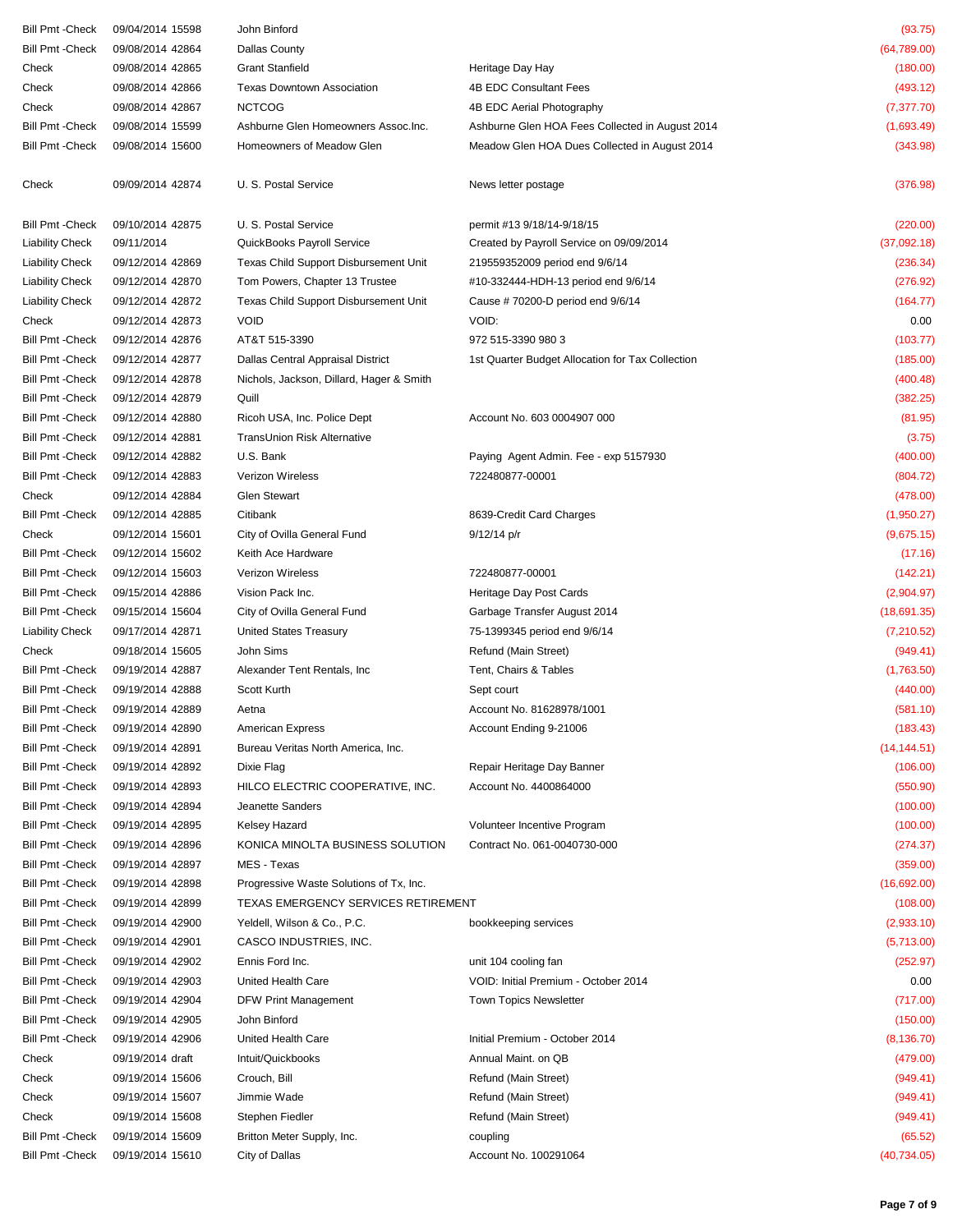Bill Pmt -Check 09/19/2014 15611 Hilco Electric Cooperative, Inc. 5605450 (147.91)

## Bill Pmt -Check 09/19/2014 15612 Melissa Cothern (46.43) Bill Pmt -Check 09/19/2014 15613 Property Management Unlimited (93.71) Bill Pmt -Check 09/19/2014 15614 United Health Care VOID: Initial Premium October 2014 0.00 Bill Pmt -Check 09/19/2014 15615 United Health Care Initial Premium October 2014 (3,129.50) Check 09/22/2014 draft State Comptroller State State Sales Tax Payable for August 25014 (1,162.35) Check 09/23/2014 15616 City of Ovilla General Fund 9/26/14 p/r (10,278.07) (10,278.07) Bill Pmt -Check 09/24/2014 The Police & Sheriffs Press QuickBooks generated zero amount transaction for bill payment stub 0.00 Check 09/24/2014 15624 U.S. Postal Service postage (426.36) Liability Check 09/25/2014 QuickBooks Payroll Service Created by Payroll Service on 09/23/2014 (36,539.18) Liability Check 09/25/2014 QuickBooks Payroll Service Created by Payroll Service on 09/23/2014 (1,736.35) Liability Check 09/25/2014 QuickBooks Payroll Service Created by Payroll Service on 09/23/2014 (2,445.70) Check 09/26/2014 42911 David Alexander Refund Bond Docket #148245 (160.00) Check 09/26/2014 42912 Melanie Schroers Refund Case dismissed Docket #148513 (134.10) Liability Check 09/26/2014 42908 Texas Child Support Disbursement Unit Cause # 70200-D period end 9/20/14 (164.77) Liability Check 09/26/2014 42909 Tom Powers, Chapter 13 Trustee #10-332444-HDH-13 period end 9/20/14 (276.92) Liability Check 09/26/2014 42910 Texas Child Support Disbursement Unit 219559352009 period end 9/20/14 (236.34) Check 09/26/2014 42913 Yellow Rose Chapter - TMCA luncheon 10/9/14 (20.00) Bill Pmt -Check 09/26/2014 42914 Aetna Account No. 81628978/1001 403.60) Account No. 81628978/1001 Bill Pmt -Check 09/26/2014 42915 ATMOS Energy Customer No. 3034206231 Customer No. 3034206231 Bill Pmt -Check 09/26/2014 42916 Birkhoff, Hendricks & Carter, LLP Bryson Manor Estates (1,642.73) Bill Pmt -Check 09/26/2014 42917 Breakthrough Communications (535.00) Bill Pmt -Check 09/26/2014 42918 Bureau Veritas North America, Inc. VOID: 0.00 Bill Pmt -Check 09/26/2014 42919 CBEYOND Communications Account No. 37994 (677.24) Bill Pmt -Check 09/26/2014 42920 Mac Haik Ford lic. plate light pd 105 (18.44) Bill Pmt -Check 09/26/2014 42921 Martin Apparatus, Inc. (610.60) (610.60) Bill Pmt -Check 09/26/2014 42922 Quill (577.84) Bill Pmt -Check 09/26/2014 42923 Ricoh Americas Corportation - Admin (255.36) Ricoh Americas Corportation - Admin (255.36) Bill Pmt -Check 09/26/2014 42924 Shell Shell Account No. 80 728 0062 9 (3,429.16) Bill Pmt -Check 09/26/2014 42925 The Police and Sheriffs Press (37.47) Check 09/26/2014 42926 Signage Systems Heritage Day inv 22268 (487.50) Bill Pmt -Check 09/26/2014 42927 Carrot-Top Industries, Inc. 000523376-logo mat (306.62) Bill Pmt -Check 09/26/2014 42928 Taser International (1,455.22) Bill Pmt -Check 09/26/2014 42929 Bureau Veritas North America, Inc. (4,942.88) Check 09/26/2014 42934 Cyndy Powell TRAVEL EXPENSE TML/TEDC CONFERENCE (230.50) Check 09/26/2014 42935 Access Self Storage Red Oak, LP booth refund/overpayment on prior booths (120.00) Check 09/26/2014 42936 Keith Ace Hardware VOID: heritage day 0.00 Bill Pmt -Check 09/26/2014 42930 Carl Cassady Elvis-Heritage Day (100.00) Bill Pmt -Check 09/26/2014 42931 Dean Crosby Sound Heritage Day (450.00) Bill Pmt -Check 09/26/2014 42932 George Sixtoes Bounce House - Heritage Day (210.00) Bill Pmt -Check 09/26/2014 42933 Waxahachie Music Revue LLC Heritage Day (1,200.00) Bill Pmt -Check 09/26/2014 15617 Cbeyond Account No. 37994 (180.02) Bill Pmt -Check 09/26/2014 15618 DPC INDUSTIRES, INC. (562.24) Bill Pmt -Check 09/26/2014 15619 Pine Valley Eco Products, Inc. (630.52) Bill Pmt -Check 09/26/2014 15620 Quill Corporation C5884618 (96.26) Bill Pmt -Check 09/26/2014 15621 Shell 80-728-0062-9 (1,181.94) Bill Pmt -Check 09/26/2014 15622 The Police & Sheriffs Press VOID: Paul Rayburn 0.00 Bill Pmt -Check 09/26/2014 15623 Trinity River Authority of Texas Customer No. CTR000610 (55,999.00) Check 09/30/2014 42937 City of Ovilla WSFD refund to W&S (37,808.42) Bill Pmt -Check 09/30/2014 42938 Al's Pest Control Services, Inc. 1552 (140.00) Bill Pmt -Check 09/30/2014 42939 CASCO INDUSTRIES, INC. (2,457.00) Bill Pmt -Check 09/30/2014 42940 Costco Wholesale Pam/Dooley (110.00) Bill Pmt -Check 09/30/2014 42941 Gexa Energy, LP Account No. 91893-2 (5,669.28) Bill Pmt -Check 09/30/2014 42942 Gifford Electric Inc. Annual Siren Maintenance (780.00) Bill Pmt -Check 09/30/2014 42943 John Wright Assoc, Inc Parts (8,840.40) Bill Pmt -Check 09/30/2014 42944 Mac Haik Ford peg tail for headlight pd1205 (49.90) Bill Pmt -Check 09/30/2014 42945 Main St. Installers, LLC (4,140.00) Bill Pmt -Check 09/30/2014 42946 Metro Fire Apparatus Specialists, Inc. (4,802.00) Bill Pmt -Check 09/30/2014 42947 Nick Nichols CK SYSTEM/CHARGED BAT (80.00)